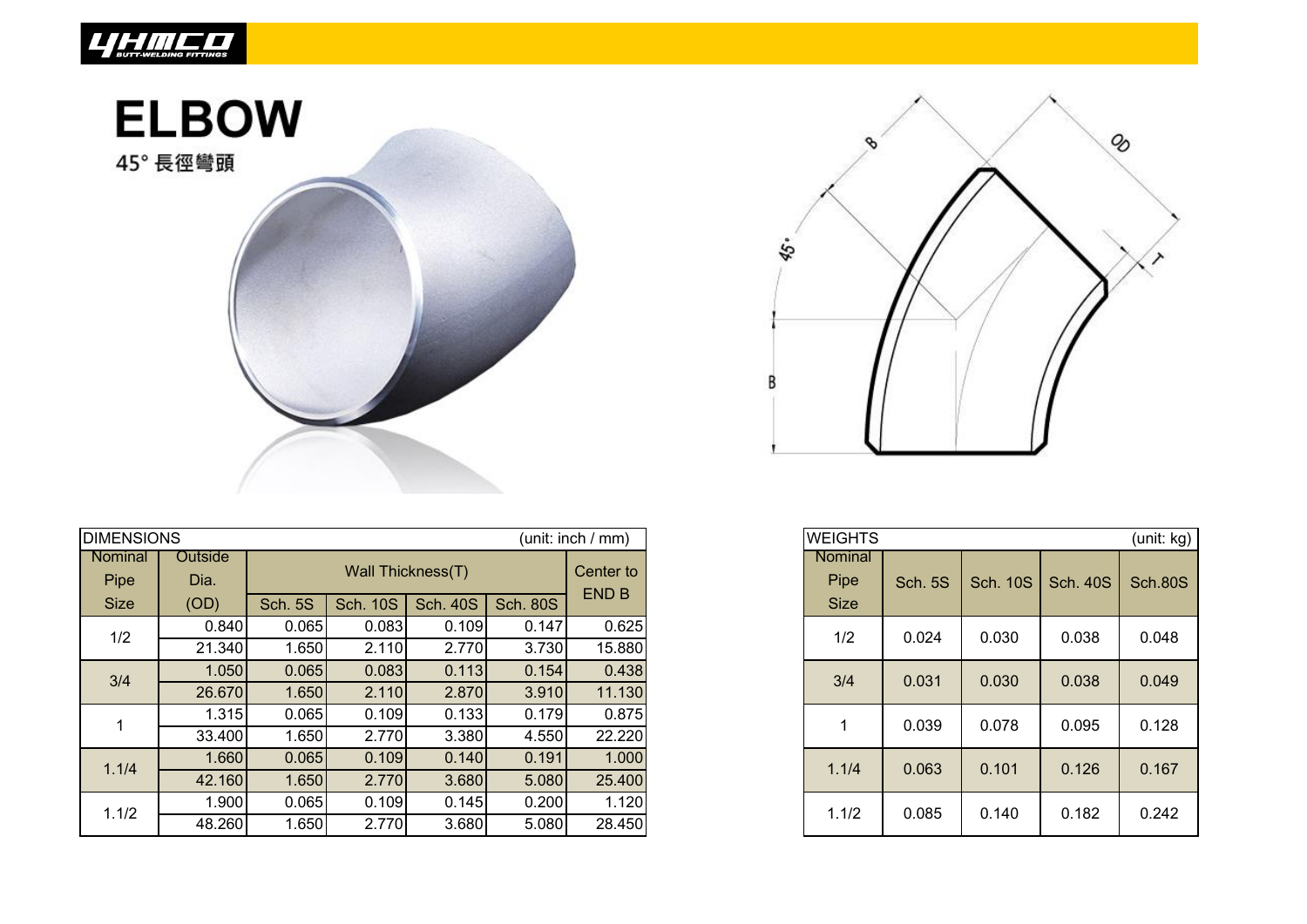| $\overline{2}$ | 2.375            | 0.065                                           | 0.109                                      | 0.154          | 0.218          | 1.380           |
|----------------|------------------|-------------------------------------------------|--------------------------------------------|----------------|----------------|-----------------|
|                | 60.320           | 1.650                                           | 2.770                                      | 3.910          | 5.540          | 35.050          |
| 2.1/2          | 2.875            | 0.083                                           | 0.120                                      | 0.203          | 0.276          | 1.750           |
|                | 73.020           | 2.110                                           | 3.050                                      | 5.160          | 7.010          | 44.450          |
| $\mathbf{3}$   | 3.500            | 0.083                                           | 0.120                                      | 0.216          | 0.300          | 2.000           |
|                | 88.900           | 2.110                                           | 3.050                                      | 5.490          | 7.620          | 50.800          |
| 3.1/2          | 4.000            | 0.083                                           | 0.120                                      | 0.226          | 0.318          | 2.250           |
|                | 101.600          | 2.110                                           | 3.050                                      | 5.740          | 8.080          | 57.150          |
|                | 4.500<br>114.300 | 0.083<br>2.110                                  | 0.120<br>3.050                             | 0.237<br>6.020 | 0.337<br>8.560 | 2.500<br>63.500 |
|                | 5.563            | 0.109                                           | 0.134                                      | 0.280          | 0.432          | 3.750           |
|                | 141.300          | 2.770                                           | 3.400                                      | 6.550          | 9.530          | 79.250          |
|                | 6.625            | 0.109                                           | 0.134                                      | 0.280          | 0.432          | 3.750           |
|                | 168.270          | 2.770                                           | 3.400                                      | 7.110          | 10.970         | 95.250          |
|                | 8.625            | 0.109                                           | 0.148                                      | 0.322          | 0.500          | 5.000           |
| 8              | 219.080          | 2.770                                           | 3.760                                      | 8.180          | 12.700         | 158.750         |
|                | 10.750           | 0.134<br>0.165<br>0.365<br>0.500<br>6.250<br>10 |                                            |                |                |                 |
| 10             | 273.050          | 3.400                                           | 4.190                                      | 9.270          | 12.700         | 158.750         |
| 12             | 12.750           | 0.156                                           | 0.180                                      | 0.375          | 0.500          | 7.500           |
|                | 323.850          | 3.960                                           | 4.570                                      | 9.530          | 12.700         | 190.500         |
| 14             | 14.000           | 0.188                                           | 0.312                                      | 0.375          | 0.500          | 8.750           |
|                | 355.600          | 4.780                                           | 7.920                                      | 9.530          | 12.700         | 222.250         |
|                | 16.000           | 0.188                                           | 0.312                                      | 0.375          | 0.500          | 10.000          |
| 16             | 406.400          | 4.780                                           | 7.920                                      | 9.530          | 12.700         | 254.000         |
|                | 18.000           | 0.188                                           | 0.312                                      | 0.375          | 0.500          | 11.250          |
| 18             | 457.200          | 4.780                                           | 7.920                                      | 9.530          | 12.700         | 285.750         |
|                | 20.000           | 0.218                                           | 0.375                                      | 0.375          | 0.500          | 12.500          |
| 20             | 508.000          | 5.540                                           | 9.530                                      | 9.530          | 12.700         | 317.500         |
| 22             | 22.000           | 0.218                                           | 0.375                                      | 0.375          | 0.500          | 13.500          |
|                | 558.800          | 5.540                                           | 9.530                                      | 9.530          | 12.700         | 342.900         |
| 24             | 24.000           |                                                 | 0.250<br>0.375<br>0.375<br>0.500<br>15.000 |                |                |                 |
|                | 609.600          | 6.350                                           | 9.530                                      | 9.530          | 12.700         | 381.000         |
| 26             | 26.000           | 0.312                                           | 0.500                                      | 0.375          | 0.500          | 16.000          |
|                | 660.400          | 7.920                                           | 12.700                                     | 9.530          | 12.700         | 406.400         |
| 28             | 28.000           | 0.312                                           | 0.500                                      | 0.375          | 0.500          | 17.250          |
|                | 711.200          | 7.920                                           | 12.700                                     | 9.530          | 12.700         | 438.150         |

| $\overline{2}$ | 0.143 | 0.235  | 0.326 | 0.447 |  |
|----------------|-------|--------|-------|-------|--|
| 2.1/2          | 0.288 | 0.393  | 0.645 | 0.85  |  |
| 3              | 0.405 | 0.580  | 1.01  | 1.37  |  |
| 3.1/2          | 0.54  | 0.775  | 1.41  | 1.95  |  |
| $\overline{4}$ | 0.696 | 1.000  | 1.92  | 2.67  |  |
| 5              | 1.42  | 1.730  | 3.26  | 4.62  |  |
| $6\phantom{1}$ | 2.01  | 2.480  | 5.05  | 7.65  |  |
| 8              | 3.53  | 4.740  | 10.2  | 15.4  |  |
| 10             | 6.62  | 8.300  | 18    | 24.4  |  |
| 12             | 11.1  | 12.900 | 26.5  | 35    |  |
| 14             | 17.3  | 28.4   | 34    | 45    |  |
| 16             | 22.6  | 37.2   | 44.6  | 59    |  |
| 18             | 28.7  | 47.1   | 56.5  | 75    |  |
| 20             | 41    | 70     | 70    | 92.5  |  |
| 22             | 49.7  | 85     | 85    | 112   |  |
| 24             | 68    | 101    | 101   | 134   |  |
| 26             | 99    | 158    | 119   | 158   |  |
| 28             | 115   | 183    | 138   | 183   |  |